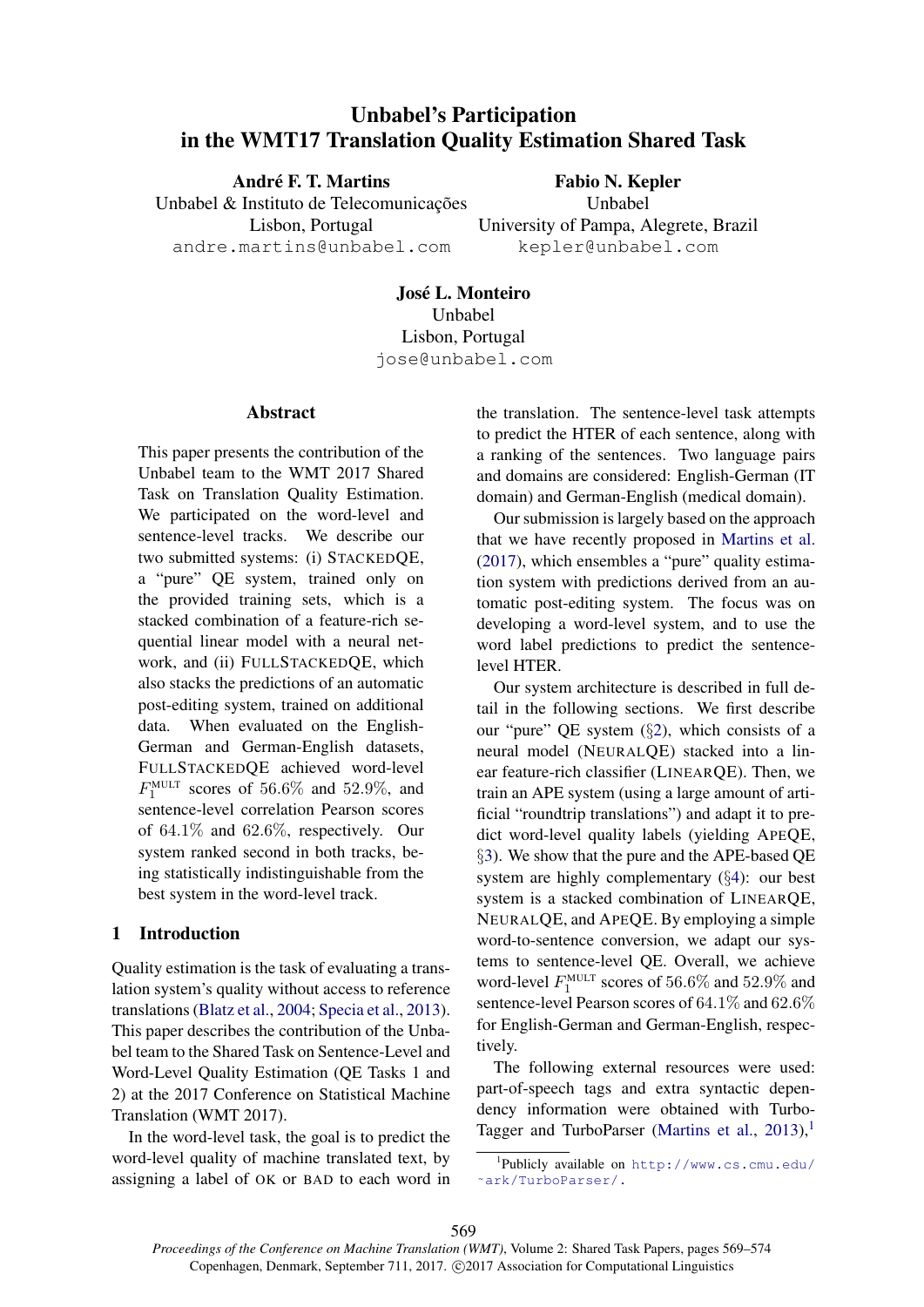trained on the Penn Treebank (for English) and on the version of the German TIGER corpus used in the SPMRL shared task (Seddah et al., 2014). For the neural models, we used pre-trained word embeddings from Polyglot (Al-Rfou et al., 2013).

For our FULLSTACKEDQE submission, we also use additional data to train the APE-based QE systems: for English-German, the set of 500K artificial roundtrip translations provided by Junczys-Dowmunt and Grundkiewicz (2016), and, for German-English, the UFAL Medical Corpus provided in the WMT17 Biomedical Translation task.

## 2 Pure Quality Estimation

We use the pure quality estimation system developed by the Unbabel team and described in Martins et al. (2017), which consists of an ensemble of a linear feature-based classifier with a neural network. We briefly describe the linear  $(\S 2.1)$  and neural (§2.2) components of our system, as well as their combination  $(\S2.3)$ . Further details are presented in Martins et al. (2016, 2017).

#### 2.1 Linear Sequential Model

The linear component of our model is a discriminative feature-based sequential model (called LIN-EARQE). The system receives as input a tuple  $\langle s, t, A \rangle$ , where  $s = s_1 \dots s_M$  is the source sentence,  $t = t_1 \dots t_N$  is the translated sentence, and  $\mathcal{A} \subseteq \{(m,n) \mid 1 \leq m \leq M, 1 \leq n \leq N\}$  is a set of word alignments. It predicts as output a sequence  $\hat{y} = y_1 \dots y_N$ , with each  $y_i \in \{$  BAD, OK $\}$ . This is done as follows:

$$
\widehat{y} = \operatorname{argmax}_{y} \sum_{i=1}^{N} \boldsymbol{w}^{\top} \boldsymbol{\phi}_{u}(s, t, \mathcal{A}, y_{i})
$$

$$
+ \sum_{i=1}^{N+1} \boldsymbol{w}^{\top} \boldsymbol{\phi}_{b}(s, t, \mathcal{A}, y_{i}, y_{i-1}). \quad (1)
$$

Above, w is a vector of weights,  $\phi_u(s, t, \mathcal{A}, y_i)$ are unigram features (depending only on a single output label),  $\phi_b(s, t, \mathcal{A}, y_i, y_{i-1})$  are bigram features (depending on consecutive output labels), and  $y_0$  and  $y_{N+1}$  are special start/stop symbols.

Table 1 shows the unigram and bigram features used in the LINEARQE system. We include features that depend on the target word and its aligned source word, as well as the context surrounding them.<sup>2</sup> We include also syntactic fea-



Figure 1: Architecture of our NEURALQE system.

abundualization continuous and the alternative contents in the aller the aligned source words of the manifolic temperature of the aligned source words of the aligned source words of the aligned source words of the UTAL Me tures to detect grammatically incorrect constructions. We use features that involve the dependency relation, the head word, and second-order sibling and grandparent structures. Features involving part-of-speech (POS) tags and syntactic information are obtained with TurboTagger and TurboParser (Martins et al., 2013). The feature weights are learned by running 50 epochs of the max-loss MIRA algorithm (Crammer et al., 2006), with regularization constant  $C \in \{10^{-k}\}_{k=1}^4$  and a Hamming cost function placing a higher penalty on false positives than on false negatives ( $c_{FP} \in$  $\{0.5, 0.55, \ldots, 0.95\}, c_{FN} = 1 - c_{FP}$ , to account for the existence of fewer BAD labels than OK labels in the data. These values are tuned on the development set.

#### 2.2 Neural System

Next, we describe the neural component of our pure QE system, which we call NEURALQE.

The architecture of NEURALQE is depicted in Figure 1. We used Keras (Chollet, 2015) to implement our model. The system receives as input the source and target sentences  $s$  and  $t$ , their word-level alignments  $A$ , and their corresponding POS tags obtained from TurboTagger. The input layer follows a similar architecture as QUETCH (Kreutzer et al., 2015), with the addition of POS features. A vector representing each target word is obtained by concatenating the embedding of that word with those of the aligned word in the source.<sup>3</sup> The immediate left and right contexts for source and target words are also concatenated. We use

<sup>&</sup>lt;sup>2</sup>Features involving the aligned source word are replaced

by NIL if the target word is unaligned. If there are multiple aligned source words, they are concatenated into a single feature.

<sup>&</sup>lt;sup>3</sup>For the cases in which there are multiple source words aligned to the same target word, the embeddings are averaged.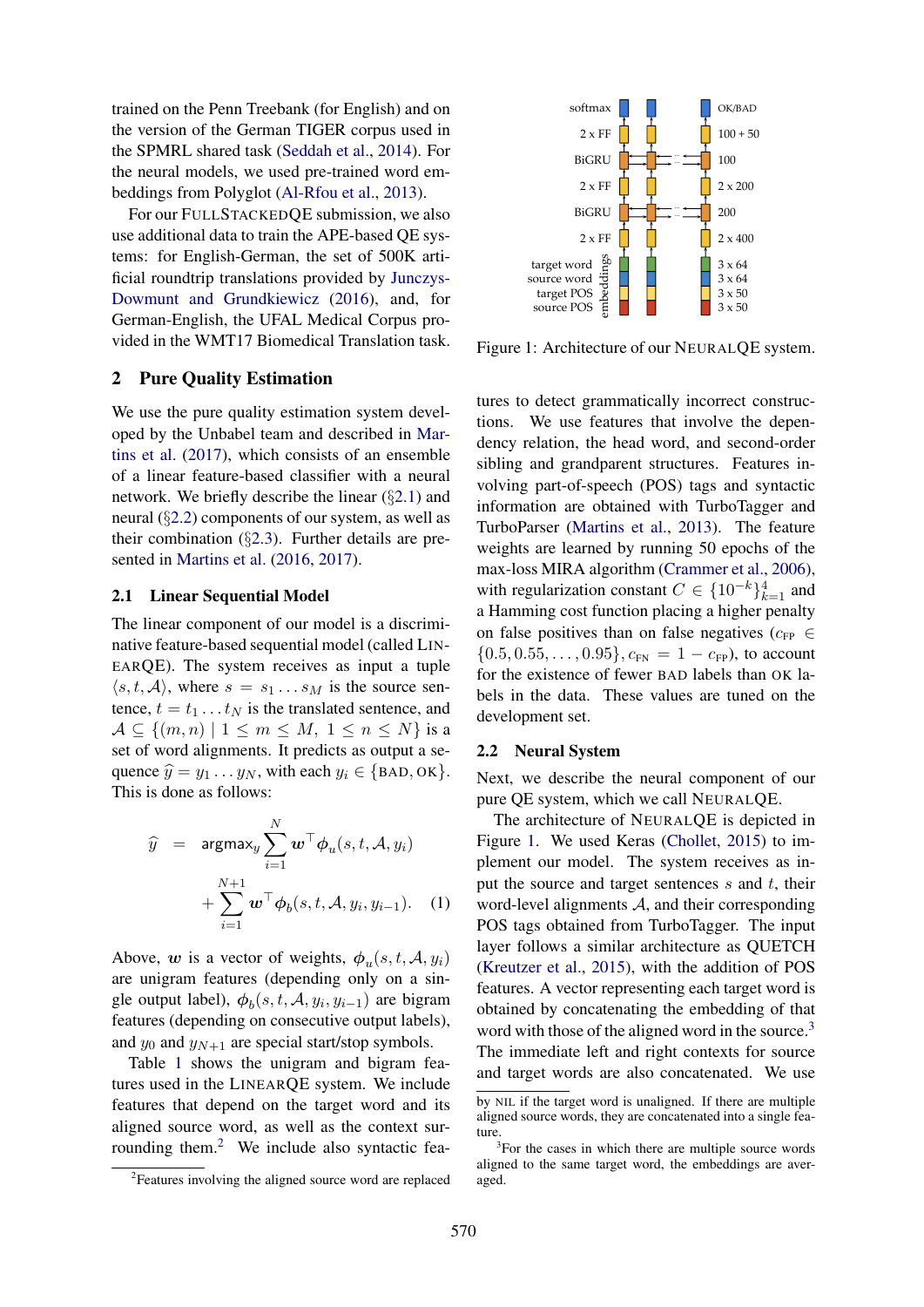| <b>Features</b> | Label                                                                    | Input (referenced by the <i>i</i> th target word)                                                                                                                                                                                                             |  |
|-----------------|--------------------------------------------------------------------------|---------------------------------------------------------------------------------------------------------------------------------------------------------------------------------------------------------------------------------------------------------------|--|
| unigram         | $y_i \wedge \ldots$                                                      | $*Bias$<br>*WORD, LEFTWORD, RIGHTWORD<br>*SOURCEWORD, SOURCELEFTWORD, SOURCERIGHTWORD<br>*LARGESTNGRAMLEFT/RIGHT, SOURCELARGESTNGRAMLEFT/RIGHT<br>*POSTAG, SOURCEPOSTAG<br><sup>†</sup> WORD+LEFTWORD, WORD+RIGHTWORD<br>WORD+SOURCEWORD, POSTAG+SOURCEPOSTAG |  |
| simple bigram   | $y_i \wedge y_{i-1} \wedge \ldots$                                       | $*BIAS$                                                                                                                                                                                                                                                       |  |
| rich bigrams    | $y_i \wedge y_{i-1} \wedge \ldots$<br>$y_{i+1} \wedge y_i \wedge \ldots$ | all above<br>WORD+SOURCEWORD, POSTAG+SOURCEPOSTAG                                                                                                                                                                                                             |  |
| syntactic       | $u_i \wedge \ldots$                                                      | DEPREL, WORD+DEPREL<br>HEADWORD/POSTAG+WORD/POSTAG<br>LEFTSIBWORD/POSTAG+WORD/POSTAG<br>RIGHTSIBWORD/POSTAG+WORD/POSTAG<br>GRANDWORD/POSTAG+HEADWORD/POSTAG+WORD/POSTAG                                                                                       |  |

Table 1: Features used in the LINEARQE system (see Martins et al., 2016 for a detailed description). Features marked with <sup>\*</sup> are included in the WMT16 baseline system. Those marked with <sup>†</sup> were proposed by Kreutzer et al. (2015).

the pre-trained 64-dimensional Polyglot word embeddings (Al-Rfou et al., 2013) for English and German, and refine them during training. In addition to this, POS tags for each source and target word are also embedded and concatenated. POS embeddings have size 50 and are initialized as described by Glorot and Bengio (2010). A dropout probability of 0.5 is applied to the resulting vector representations.

The following layers are then applied in sequence:

- 1. Two feed-forward layers of size 400 with rectified linear units (ReLU; Nair and Hinton (2010));
- 2. A layer with bidirectional gated recurrent units (BiGRU, Cho et al. (2014)) of size 200, where forward and backward vectors are concatenated, trained with layer normalization (Ba et al., 2016);
- 3. Two feed-forward ReLU layers of size 200;
- 4. A BiGRU layer of size 100 with identical configuration to the previous BiGRU;
- 5. Two more feed-forward ReLU layers of sizes 100 and 50, respectively.

As the output layer, a softmax transformation over the OK/BAD labels is applied. We provide ablation experiments in Martins et al. (2017) to validate this architecture choice.

We train the model with the RMSProp algorithm (Tieleman and Hinton, 2012) by minimizing the cross-entropy with a linear penalty for BAD word predictions, as in Kreutzer et al. (2015). We set the BAD weight factor to 3.0. All hyperparameters are adjusted based on the development set. Target sentences are bucketed by length and then processed in batches (without any padding or truncation).

Finally, we also trained 5 independent instances of NEURALQE with different random initializations and different data shuffles. We ensemble these systems by taking the averaged probability of each word being BAD. Tables 2–3 show the results. We observe that, for both language pairs, the neural model outperforms the linear model, and the ensemble of 5 neural systems achieves an extra boost (most noticeable in the English-German dataset).

## 2.3 Stacking Neural and Linear Models

We now stack the NEURALOE system  $(82.2)$ into the LINEARQE system  $(\S2.1)$  as an ensemble strategy; we call the resulting system STACKEDQE.

The individual instances of the neural systems are incorporated in the stacking architecture as different features, yielding STACKEDQE. In total, we have 5 predictions (probability values given by each NEURALQE system) for every word in the training, development and test datasets. These predictions are plugged as additional features in the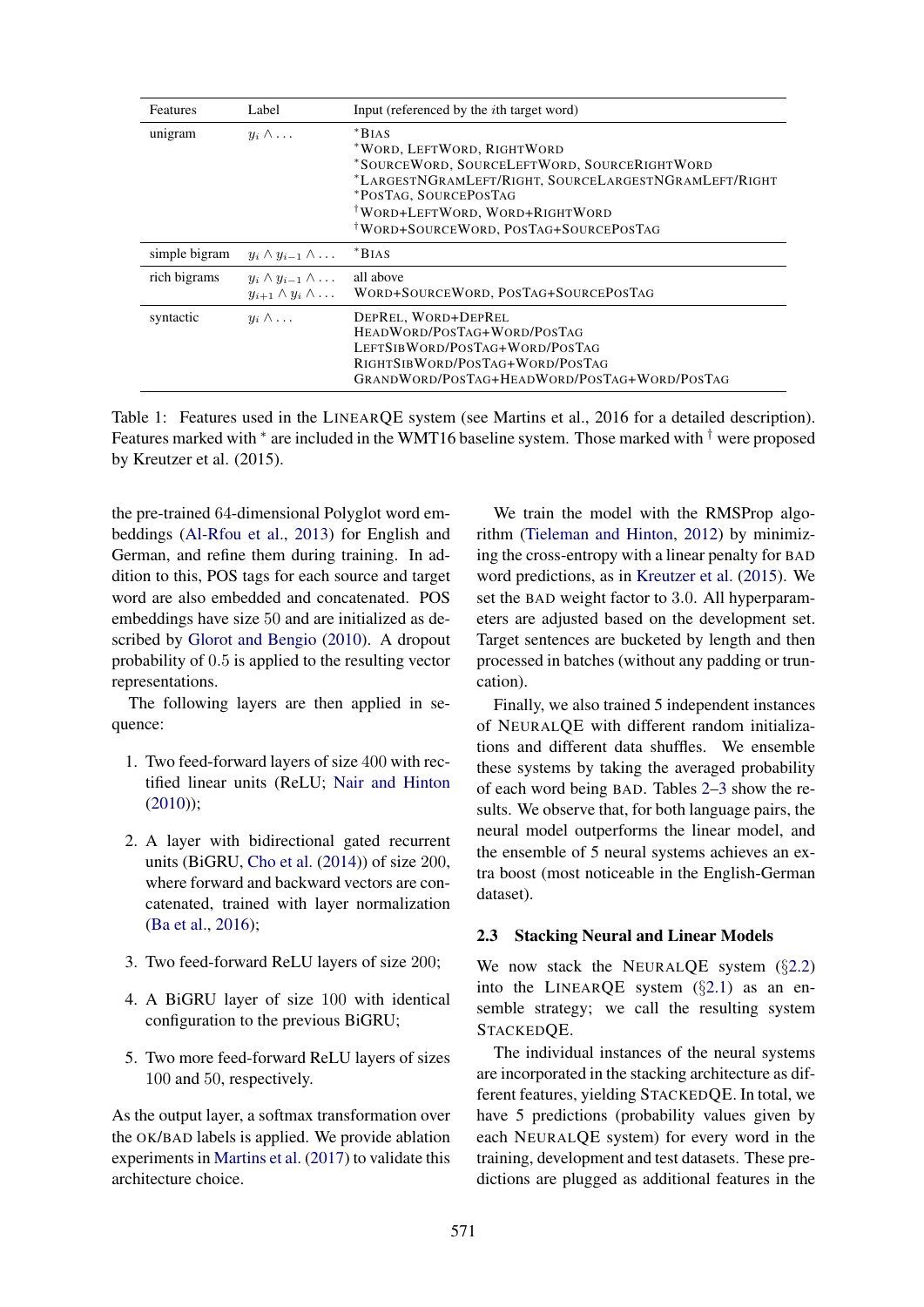LINEARQE model. As unigram features, we used one real-valued feature for every model prediction at each position, conjoined with the label. As bigram features, we used two real-valued features for every model prediction at the two positions, conjoined with the label pair.

For the remainder of this paper, we will take STACKEDQE as our pure QE system.

## 3 APE-Based Quality Estimation

To develop our APE-based QE system (APEQE), we followed a similar approach as the one described in Martins et al. (2017), with a few minor differences, explained below.

Junczys-Dowmunt and Grundkiewicz (2016) applied neural translation models to the APE problem, treating different models as components in a log-linear model, allowing for multiple inputs (the source  $s$  and the translated sentence  $t$ ) that were decoded to the same target language (post-edited translation p). Two systems were considered, one using s as the input  $(s \rightarrow p)$  and another using t as the input  $(t \rightarrow p)$ . For English-German, we used the 500K artificial roundtrip translations provided by the shared task organizers, along with the original data from the shared task (oversampled 20 times, as in Junczys-Dowmunt and Grundkiewicz (2016)). For German-English, we only considered the  $s \rightarrow p$  machine translation system, trained from a subset of the UFAL Medical Corpus provided in the WMT17 Biomedical Translation task. This subset was obtained through crossentropy filtering. For this, we built an in-domain trigram language model from the English postedited training data. We then calculated crossentropy scores for the UFAL corpus according to the language model. We sorted the corpus by increasing cross-entropy and kept the first 500K sentences to be used as additional training data.

To convert the resulting APE systems into word-level quality estimators, we need to turn the automatic post-edited sentences into word quality labels. This is done in a straightforward way by using the TERCOM software tool (Snover et al.,  $2006$ <sup>4</sup> with the default settings (tokenized, case insensitive, exact matching only, shifts disabled). This tool computes the HTER (the normalized edit distance) between the translated and post-edited sentence. As a by-product, it aligns the words in the two sentences, identifying substitution errors,

word deletions (i.e. words omitted by the translation system), and insertions (redundant words in the translation). This is mapped deterministically into OK and BAD labels.

Our approach for the shared task differs from Martins et al. (2017) in which we skipped the QE-tuning step when training the log-linear APE model; instead, we kept the output of the  $s \rightarrow$ p and the  $t \rightarrow p$  systems, converted each to word-level quality labels, and then include the two predictions as additional features in the FULL-STACKEDQE system, described below. We denote the individual systems as APEQE  $s \rightarrow p$ and APEQE  $t \to p$ , and the combined system as FULLSTACKEDQE  $s, t \rightarrow p$ .

#### 4 Full Stacked System

Finally, we consider a larger stacked system where we stack both NEURALQE and APEQE into LIN-EARQE. This mixes pure QE with APE-based QE systems; we call the result FULLSTACKEDQE. The procedure is analogous to that described in §2.3, with extra binary features for the APE-based word quality label predictions. For training, we used jackknifing to ensure the predictions on the training set are not biased.

#### 4.1 Word-Level QE

The performance of the FULLSTACKEDQE system on the English-German and German-English development datasets are shown in Tables 2–3. For English-German, we compare with the system from Martins et al. (2017).

For both language pairs, we can see that the APE-based and the pure QE systems are highly complementary. For English-German, the full combination of the linear, neural, and APE-based systems improves the scores with respect to the best individual system by about 5.5 points. There is a small improvement by including also a feature from APE  $t \to p$ , in addition to  $s \to p$ . For German-English, we observe an improvement of 4.9 points.

## 4.2 Sentence-Level QE

We followed the same procedure of Martins et al. (2017) to convert word-level quality predictions to a sentence-level HTER prediction. For the APE system, we simply measured the HTER between the translated sentence  $t$  and the predicted corrected sentence  $\hat{p}$ . For a pure QE system, we ap-

<sup>4</sup>http://www.cs.umd.edu/˜snover/tercom.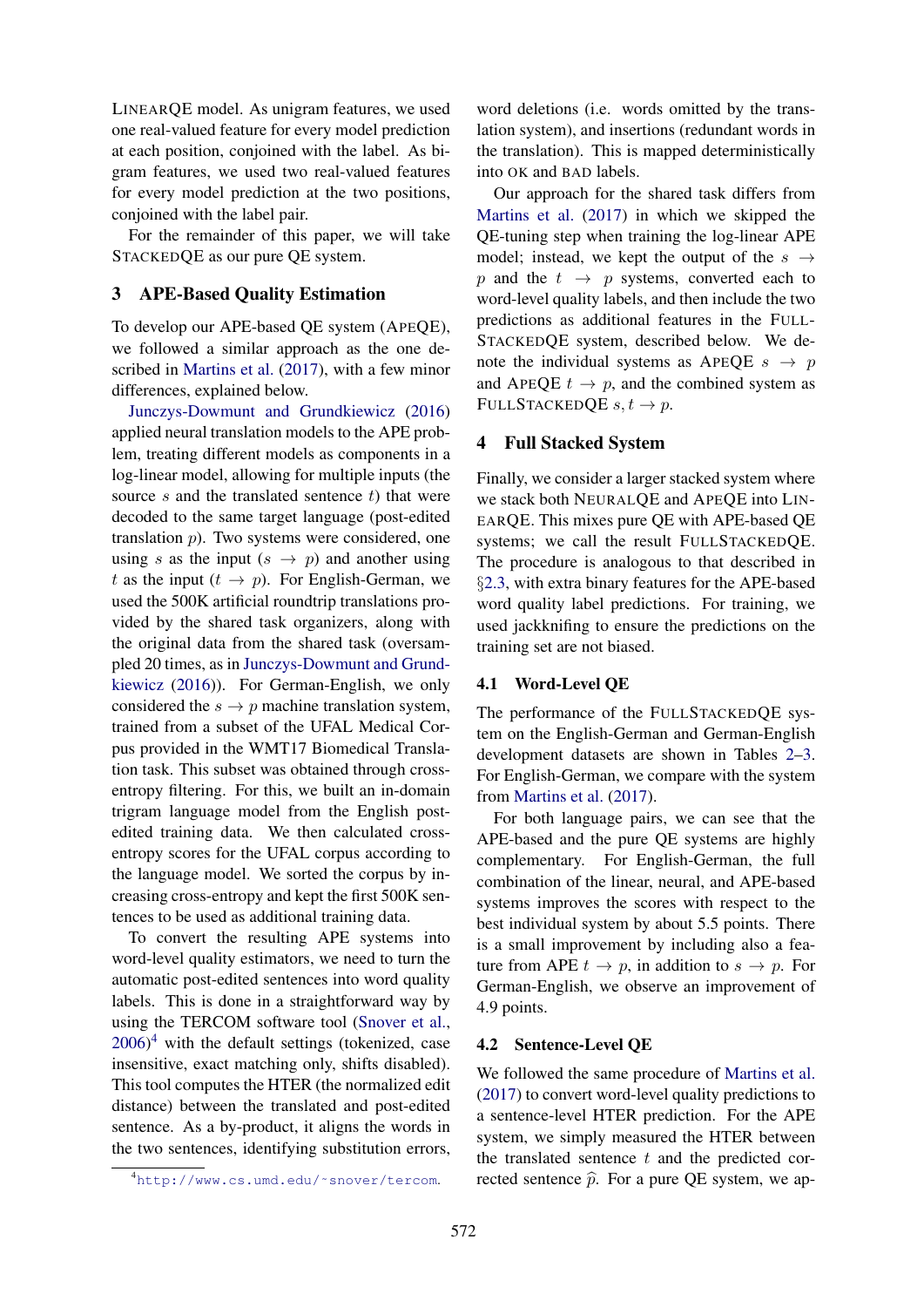|                                      | $F_1^{\text{MULT}}$ dev | $F_1^{\text{MULT}}$ test 2016 |
|--------------------------------------|-------------------------|-------------------------------|
| Martins et al. (2017)                | 56.80                   | 57.47                         |
| LINEAROE                             | 47.71                   | 48.09                         |
| NEURALQE (single)                    | 49.58                   | 49.95                         |
| NEURALQE (5-avg)                     | 51.37                   | 51.38                         |
| <b>STACKEDOE</b>                     | 52.72                   | 52.89                         |
| APEQE $(s \rightarrow p)$            | 51.43                   | 52.47                         |
| APEQE $(t \rightarrow p)$            | 35.27                   | 37.13                         |
| FULLSTACKEDQE $(s \rightarrow p)$    | 57.18                   | 58.04                         |
| FULLSTACKEDQE $(s, t \rightarrow p)$ | 57.55                   | 58.36                         |

Table 2: Performance of the several word-level QE systems on the development and WMT16 English-German test datasets.

|                                   | $F_1^{\text{MULT}}$ dev |
|-----------------------------------|-------------------------|
| LINEAROE                          | 48.07                   |
| NEURALQE (single)                 | 49.39                   |
| NEURALQE (avg-5)                  | 49.58                   |
| <b>STACKEDQE</b>                  | 53.22                   |
| APEQE $(s \rightarrow p)$         | 45.09                   |
| FULLSTACKEDQE $(s \rightarrow p)$ | 58.08                   |

Table 3: Performance of the several word-level QE systems on the German-English development dataset.

plied the following word-to-sentence conversion technique: (i) run a QE system to obtain a sequence of OK and BAD word quality labels; (ii) use the fraction of BAD labels as an estimate for HTER. Finally, to combine the APE and pure QE systems toward sentence-level QE, we simply take the average of the two HTER predictions above.

Table 4 shows the results obtained with our pure QE system (STACKEDQE), with our APE-based system (APEQE), and with the combination of the two (FULLSTACKEDQE). We report also the performance of the system of Martins et al. (2017) for English-German, for comparison.

# 5 Final Results

Finally, we show in Tables 5–6 the results obtained in the test set for our two submitted systems, STACKEDQE and FULLSTACKEDQE, in wordlevel and sentence-level quality estimation. As expected, the inclusion of the predictions made by the APE system gave a significant boost for the word-level task ( $>$ 5  $F_1^{\text{MULT}}$  points for English-German, and >6 points for German-English) and for the sentence-level task (>5 Pearson correlation points for English-German, >4 points for German-English).

#### 6 Conclusions

We have presented the contribution of the Unbabel team to the WMT 2017 Shared Task on Translation Quality Estimation. Our word-level system combines a pure quality estimation system, based on stacking a neural and feature-based linear model, and an APE-based quality estimation system, which uses the predictions of an automatic post-editing system to generate additional features. We applied a simple conversion strategy to obtain a sentence-level quality estimator based on the word-level one. The system is evaluated on two language pairs, English-German and German-English.

## Acknowledgments

This work was partially supported by the the EX-PERT project (EU Marie Curie ITN No. 317471), and by Fundação para a Ciência e Tecnologia (FCT), through contracts UID/EEA/50008/2013 and UID/CEC/50021/2013, the LearnBig project (PTDC/EEI-SII/7092/2014), and the GoLocal project (grant CMUPERI/TIC/0046/2014).

#### **References**

- Rami Al-Rfou, Bryan Perozzi, and Steven Skiena. 2013. Polyglot: Distributed word representations for multilingual nlp. *arXiv preprint arXiv:1307.1662* .
- Jimmy Lei Ba, Jamie Ryan Kiros, and Geoffrey E Hinton. 2016. Layer normalization. *arXiv preprint arXiv:1607.06450* .
- John Blatz, Erin Fitzgerald, George Foster, Simona Gandrabur, Cyril Goutte, Alex Kulesza, Alberto Sanchis, and Nicola Ueffing. 2004. Confidence estimation for machine translation. In *Proc. of the International Conference on Computational Linguistics*. page 315.
- Kyunghyun Cho, Bart Van Merrienboer, Caglar Gul- ¨ cehre, Dzmitry Bahdanau, Fethi Bougares, Holger Schwenk, and Yoshua Bengio. 2014. Learning Phrase Representations Using RNN Encoder-Decoder for Statistical Machine Translation. In *Proc. of Empirical Methods in Natural Language Processing*.
- François Chollet. 2015. Keras. https://github. com/fchollet/keras.
- Koby Crammer, Ofer Dekel, Joseph Keshet, Shai Shalev-Shwartz, and Yoram Singer. 2006. Online Passive-Aggressive Algorithms. *Journal of Machine Learning Research* 7:551–585.